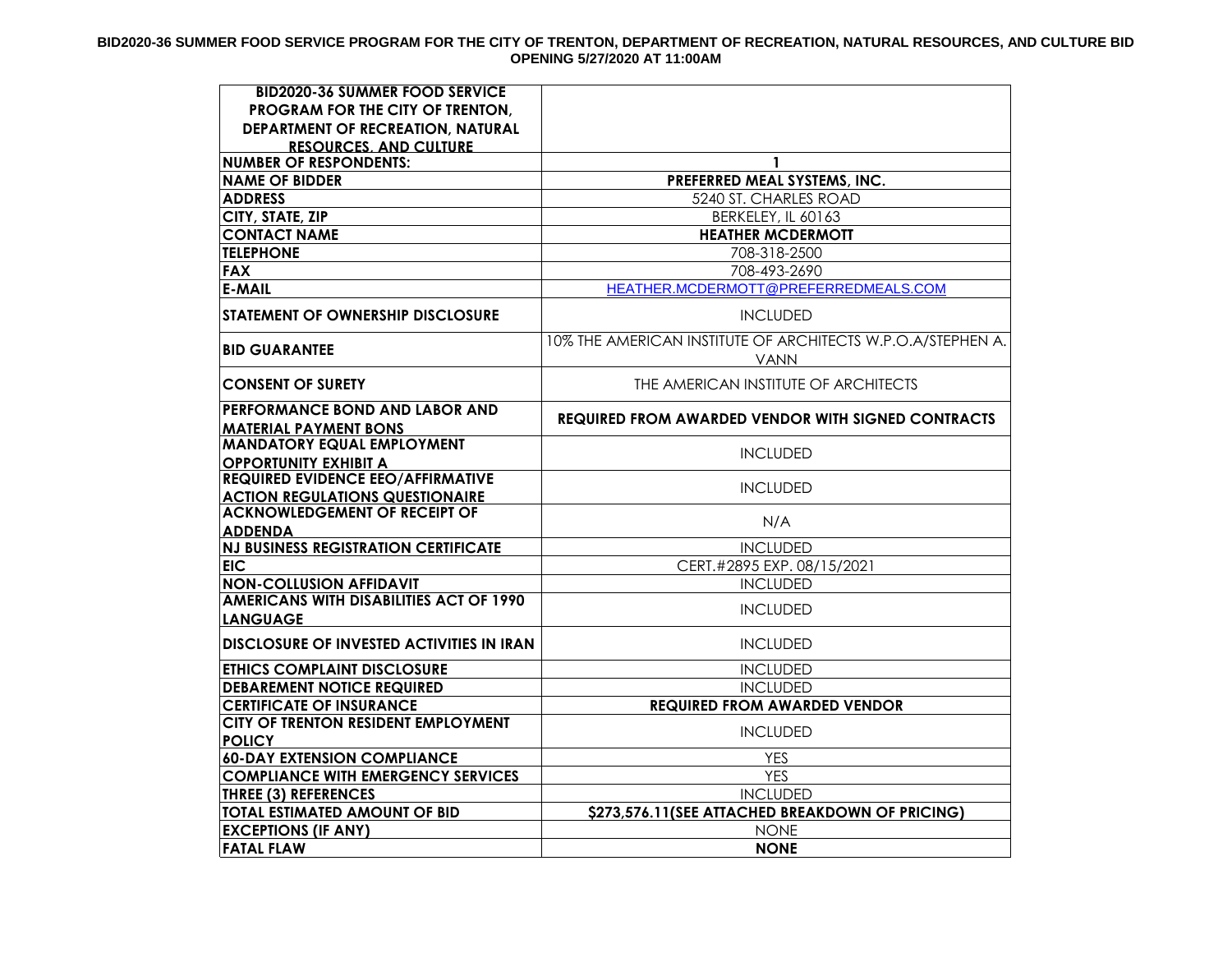# NJDA SFSP FOOD SERVICE MANAGEMENT COMPANY CONTRACT

This document contains an invitation to food service management companies to bid for the furnishing of unitized meals to<br>be served to children participating in the Summer Food Service Program (SFSP) authorized by Section 1

|                                         | SPONSOR                                                                                                                                                                                                                                   |    |                                                                   | <b>BID OPENING</b>                                                                                          |                                      |  |                                      |  |  |  |  |  |
|-----------------------------------------|-------------------------------------------------------------------------------------------------------------------------------------------------------------------------------------------------------------------------------------------|----|-------------------------------------------------------------------|-------------------------------------------------------------------------------------------------------------|--------------------------------------|--|--------------------------------------|--|--|--|--|--|
| NAME CITY OF TRENTON                    |                                                                                                                                                                                                                                           |    | BID ADVERTISING DATE 5/12/2020<br><b>BID NUMBER</b><br>BID2020-36 |                                                                                                             |                                      |  |                                      |  |  |  |  |  |
| AGREEMENT #21200003                     |                                                                                                                                                                                                                                           |    |                                                                   | DATE: 05/27/2020                                                                                            |                                      |  |                                      |  |  |  |  |  |
| ADDRESS (Include City, State, Zip Code) |                                                                                                                                                                                                                                           |    |                                                                   | <b>TIME 11:00 AM</b>                                                                                        |                                      |  |                                      |  |  |  |  |  |
| 319 E. STATE STREET, THENTON, NJ 08608  |                                                                                                                                                                                                                                           |    |                                                                   | LOCATION: CITY OF TRENTON DIV. OF PURCHASING, CITY<br>HALL, FIRST FLOOR, 319 E, STATE ST, TRENTON, NJ 08608 |                                      |  |                                      |  |  |  |  |  |
| CONTACT NAME: MARIA RICHARDSON          |                                                                                                                                                                                                                                           |    |                                                                   |                                                                                                             |                                      |  |                                      |  |  |  |  |  |
| TELEPHONE NUMBER: 609-989-3361          |                                                                                                                                                                                                                                           |    |                                                                   |                                                                                                             | TELEPHONE NUMBER: 609-989-3138       |  |                                      |  |  |  |  |  |
|                                         |                                                                                                                                                                                                                                           |    | <b>BIDDER</b>                                                     |                                                                                                             |                                      |  |                                      |  |  |  |  |  |
| NAME Preferred Meal Systems, Inc.       |                                                                                                                                                                                                                                           |    |                                                                   |                                                                                                             | SIGNATURE (In ink) / Www.            |  |                                      |  |  |  |  |  |
|                                         | STREET ADDRESS (Include City, State, Zip Code)                                                                                                                                                                                            |    |                                                                   |                                                                                                             | NAME (Print or Type) Patrice Tillman |  |                                      |  |  |  |  |  |
|                                         | 5240 St. Charles Road, Berkeley, IL 60163                                                                                                                                                                                                 |    |                                                                   | <b>TITLE VP - Controller</b>                                                                                |                                      |  |                                      |  |  |  |  |  |
| TELEPHONE NUMBER 708-318-2500           |                                                                                                                                                                                                                                           |    |                                                                   | DATE 05/21/2020                                                                                             |                                      |  |                                      |  |  |  |  |  |
|                                         | SECTION A - UNIT PRICE SCHEDULE/CONTRACT DATES                                                                                                                                                                                            |    |                                                                   |                                                                                                             |                                      |  |                                      |  |  |  |  |  |
| START DATE: July 6, 2020                |                                                                                                                                                                                                                                           |    |                                                                   |                                                                                                             | END DATE: August 21, 2020            |  |                                      |  |  |  |  |  |
| MEAL TYPE                               | <b>ESTIMATED NUMBER</b><br>OF SERVINGS<br>(MEALS) PER DAY                                                                                                                                                                                 |    |                                                                   | <b>ESTIMATED NUMBER</b><br>OF SERVING DAYS                                                                  | <b>UNIT PRICE</b>                    |  | <b>ESTIMATED TOTAL</b><br>PER MEAL   |  |  |  |  |  |
| <b>BREAKFAST</b>                        | 834                                                                                                                                                                                                                                       | 35 |                                                                   |                                                                                                             | \$2.33                               |  | \$68,012.70                          |  |  |  |  |  |
|                                         |                                                                                                                                                                                                                                           | 35 |                                                                   |                                                                                                             |                                      |  |                                      |  |  |  |  |  |
|                                         |                                                                                                                                                                                                                                           |    |                                                                   |                                                                                                             |                                      |  |                                      |  |  |  |  |  |
|                                         |                                                                                                                                                                                                                                           |    |                                                                   |                                                                                                             |                                      |  |                                      |  |  |  |  |  |
|                                         |                                                                                                                                                                                                                                           |    |                                                                   |                                                                                                             |                                      |  |                                      |  |  |  |  |  |
|                                         |                                                                                                                                                                                                                                           |    |                                                                   |                                                                                                             | <b>Estimated Total</b>               |  | \$68,012.70                          |  |  |  |  |  |
|                                         |                                                                                                                                                                                                                                           |    |                                                                   |                                                                                                             |                                      |  |                                      |  |  |  |  |  |
| <b>MEAL TYPE</b>                        | <b>ESTIMATED</b><br><b>NUMBER</b><br>OF SERVINGS<br>(MEALS) PER DAY                                                                                                                                                                       |    |                                                                   | <b>ESTIMATED NUMBER</b><br>OF SERVING DAYS                                                                  | <b>UNIT PRICE</b>                    |  | <b>ESTIMATED TOTAL</b><br>PER MEAL   |  |  |  |  |  |
| LUNCH                                   | 1436                                                                                                                                                                                                                                      | 35 |                                                                   |                                                                                                             | \$4.09                               |  | \$205,563.40                         |  |  |  |  |  |
|                                         |                                                                                                                                                                                                                                           |    |                                                                   |                                                                                                             |                                      |  |                                      |  |  |  |  |  |
|                                         |                                                                                                                                                                                                                                           |    |                                                                   |                                                                                                             |                                      |  |                                      |  |  |  |  |  |
|                                         |                                                                                                                                                                                                                                           |    |                                                                   |                                                                                                             |                                      |  |                                      |  |  |  |  |  |
|                                         |                                                                                                                                                                                                                                           |    |                                                                   |                                                                                                             |                                      |  |                                      |  |  |  |  |  |
|                                         |                                                                                                                                                                                                                                           |    |                                                                   |                                                                                                             | <b>Estimated Total</b>               |  | \$205,563.40                         |  |  |  |  |  |
|                                         | TOTAL ESTIMATED AMOUNT OF BID (TO BE INSERTED BY THE BIDDER)                                                                                                                                                                              |    |                                                                   |                                                                                                             |                                      |  | \$273,576.11                         |  |  |  |  |  |
|                                         | BID BOND PERCENTAGE REQUIRED (Sponsor shall                                                                                                                                                                                               |    |                                                                   |                                                                                                             | PERFORMANCE BOND                     |  | <b>PERCENTAGE</b><br><b>REQUIRED</b> |  |  |  |  |  |
|                                         | insert appropriate percentage from 5% to 10/%).                                                                                                                                                                                           |    | $25\%$ ).                                                         | (Sponsor shall insert appropriate percentage from 10% to                                                    |                                      |  |                                      |  |  |  |  |  |
| <b>Bid Bond</b><br>10.                  | ℁                                                                                                                                                                                                                                         |    |                                                                   | Performance Bond                                                                                            | 10.                                  |  |                                      |  |  |  |  |  |
|                                         | <b>ACCEPTANCE</b>                                                                                                                                                                                                                         |    |                                                                   |                                                                                                             |                                      |  |                                      |  |  |  |  |  |
| Contract.                               | Sponsor and FSMC agree to abide by all provisions, specifications and stipulations in the attached Contract. its<br>Attachments A, B, C, D, E and F and the Bidding Requirements and Specifications which are expressly made part of this |    |                                                                   |                                                                                                             |                                      |  |                                      |  |  |  |  |  |
| <b>CONTRACT NUMBER</b>                  |                                                                                                                                                                                                                                           |    |                                                                   | NAME (Print)                                                                                                |                                      |  |                                      |  |  |  |  |  |
| <b>SPONSOR SIGNATURE</b>                |                                                                                                                                                                                                                                           |    | TITLE                                                             | DATE                                                                                                        |                                      |  |                                      |  |  |  |  |  |

 $10\,$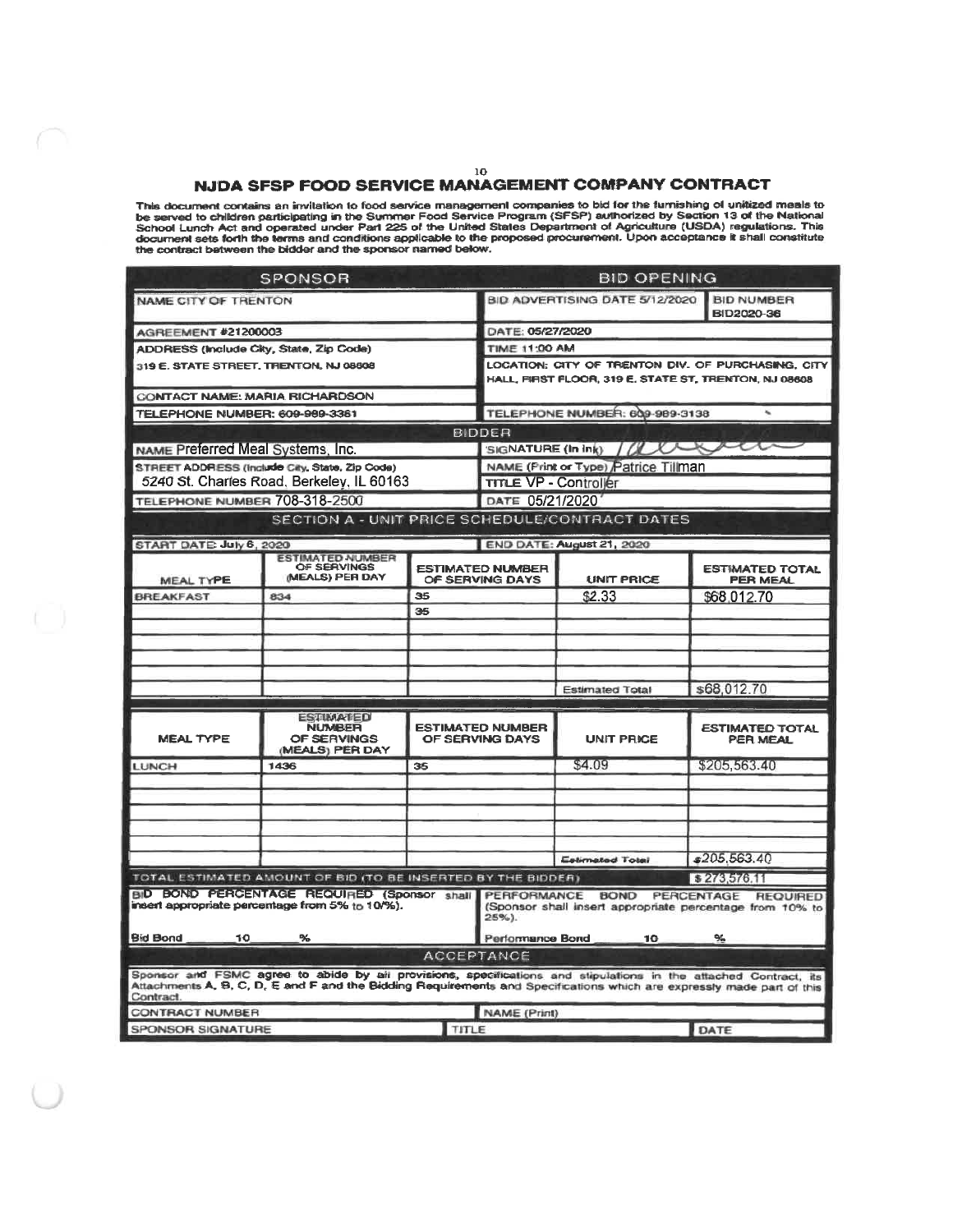| Page 1<br><b>New Jersey Department of Agriculture</b><br>AUG-21-19 1.24 AM<br>Division of Food & Nutrition<br>Summer Food Service Program - Schedule A                                                                                                                                  |   |
|-----------------------------------------------------------------------------------------------------------------------------------------------------------------------------------------------------------------------------------------------------------------------------------------|---|
| Agreement No.: 11-0107                                                                                                                                                                                                                                                                  |   |
| V21600124206<br>Vendor ID:<br><b>CCR-Completed: Yes</b><br>Phone:<br>(609)989-3635                                                                                                                                                                                                      |   |
| CITY OF TRENTON<br>Sponsor:<br>136478000                                                                                                                                                                                                                                                |   |
| <b>DUNS No:</b><br>319 E STATE ST<br>Contact Person: ADAM CRUZ ACRUZ@TRENTOHINI ORG                                                                                                                                                                                                     |   |
| TRENTON, NJ 086081809                                                                                                                                                                                                                                                                   |   |
| <b>Effective Date</b><br><b>Revision Date</b><br><b>Status</b><br><b>Approval Oate</b><br>08/21/2019<br>07/02/2019<br>08/20/2019<br>A                                                                                                                                                   |   |
| <b>AM</b><br>Time<br>PM Time                                                                                                                                                                                                                                                            |   |
| <b>Lnch Time</b><br>PM Sppl<br>kncl.<br><b>Bist</b> Time AM<br><b>PM</b><br><b>Dinn Time</b><br>Add.<br><b>Spot</b><br>AM<br><b>Bist</b><br>Lnch<br>Site<br>Name/Address<br>ALMS Blst Spot<br><b>ALMSLnch</b><br>Days With<br>ALMS Dinn<br><b>ALMS</b><br>Spp! ALMS Spp!<br><b>Sppl</b> | Έ |
| 2.11<br>251200<br>Жī<br>0 006 COLUMBUS PARK<br>Ph (609)98 - 3628<br>27<br>25 09:00<br>c<br>М<br>Αi                                                                                                                                                                                      |   |
| HAMILTON & CHESTNUT AVES, From 07/02/26-10<br>Days of Operations: M.T.W.TH.F                                                                                                                                                                                                            |   |
| TRENTON NJ 08618 <sup>C</sup><br>To: 08/16/2n19<br>Comments CLOSED JULY 4TH BRFT ENDS= 10AM LUNCH ENDS= 2PM                                                                                                                                                                             |   |
| Ello Yea<br>2016<br>-15                                                                                                                                                                                                                                                                 |   |
| 21<br>Ph (609)392-5613<br>45<br>O 067 ROWAN TOWERS<br>٠o<br><b>2012:00</b><br>$5 \AA$                                                                                                                                                                                                   |   |
| From 03/02/2019<br>620 W STATE ST.<br>2<br>Days of Operations: M.T.W.TH.F.                                                                                                                                                                                                              |   |
| To. CEMS72019<br>TRENTON, NJ 08618<br>Comments CLOSED JULY 4TH LUNCH ENDS= 2PM<br>Elig Yea<br>2016                                                                                                                                                                                      |   |
| Ph. (609)883-5849<br>O 089 SAMARITAN BAPTIST<br>40 09:00<br>40 12:00<br>27<br>$\bullet$<br><b>MA</b><br>÷                                                                                                                                                                               |   |
| From 07/02/2019<br><b>SS1 DR. MUK BLVD.</b><br>Days of Operations: M.T.W.TH.F.                                                                                                                                                                                                          |   |
| <b>IRENFON, NJ 08618</b><br>To 07/26/2019<br>Comments BRFT ENDS=10AM LUNCH ENDS= 2PM                                                                                                                                                                                                    |   |
| Elig Yea<br>2016                                                                                                                                                                                                                                                                        |   |
| at (Rice<br>O 155 LIFEGATE CHRISTIAN ASSEMB Ph: (809)656-0205<br><b>20 pertos</b><br>2012.00                                                                                                                                                                                            |   |
| SAT<br>From 07/02/2019<br>901 S.CLINTON AVE TH                                                                                                                                                                                                                                          |   |
| Days of Operations: M.T.W.TH.F<br><b>TRENTON, NJ 08611</b><br>To: 66/10/2019                                                                                                                                                                                                            |   |
| Comments CLOSED JULY 4TH                                                                                                                                                                                                                                                                |   |
| 2016<br>Elig Yea                                                                                                                                                                                                                                                                        |   |
| 0 188 EDGEWOOD PLAYGROUND<br>Ph (609)969-3161<br>27<br>2509:00<br>25 12:00<br>c<br>15<br>MAI                                                                                                                                                                                            |   |
| EDGEWOOD AVE<br>From 07/02/2019<br>Days of Operations: M.T.W.TH.E.                                                                                                                                                                                                                      |   |
| <b>TRENTON, NJ 08618</b><br>To: 07/26/2019<br>Comments CLOSED JULY 4TH BRFT ENDS= 10AM LUNCH ENDS= 2PM                                                                                                                                                                                  |   |
| Elig Yea<br>2016<br>aerod                                                                                                                                                                                                                                                               |   |
| 20<br>O 168 JOHN BEECH PARK<br>Ph (609)989-3161<br>2012:00<br>109.80<br>$\mathbf{o}$                                                                                                                                                                                                    |   |
| S[A]<br><b>SCHENK THIRD STREET</b><br>Erem.07/09/2019                                                                                                                                                                                                                                   |   |
| Days of Operations: M.T.W.TH.F<br>TRENTON, NJ 08611<br>To. OBMO/2019                                                                                                                                                                                                                    |   |
| <b>Comments BKFST ENDS 10AM: LUNCH ENDS 2PM</b><br>2016                                                                                                                                                                                                                                 |   |
| Elig Yea                                                                                                                                                                                                                                                                                |   |
| O 302 AGABITI PARK<br>Ph. (609)969-3161<br>27<br>с<br>25 09 00<br>25 12:00<br>15<br>1S.<br>١٨                                                                                                                                                                                           |   |
| ROEBLING AND EMORY ST<br>From 07/02/2019<br>Days of Operations: M.T.W.TH.F                                                                                                                                                                                                              |   |
| To 08/16/2019<br>TRENTON, NJ 08611<br>Comments CLOSED JULY 4TH/BRFT ENDS= 10AM LUNCH ENDS= 2PM                                                                                                                                                                                          |   |
| Elig Yea<br>2016                                                                                                                                                                                                                                                                        |   |

 $\bigcup$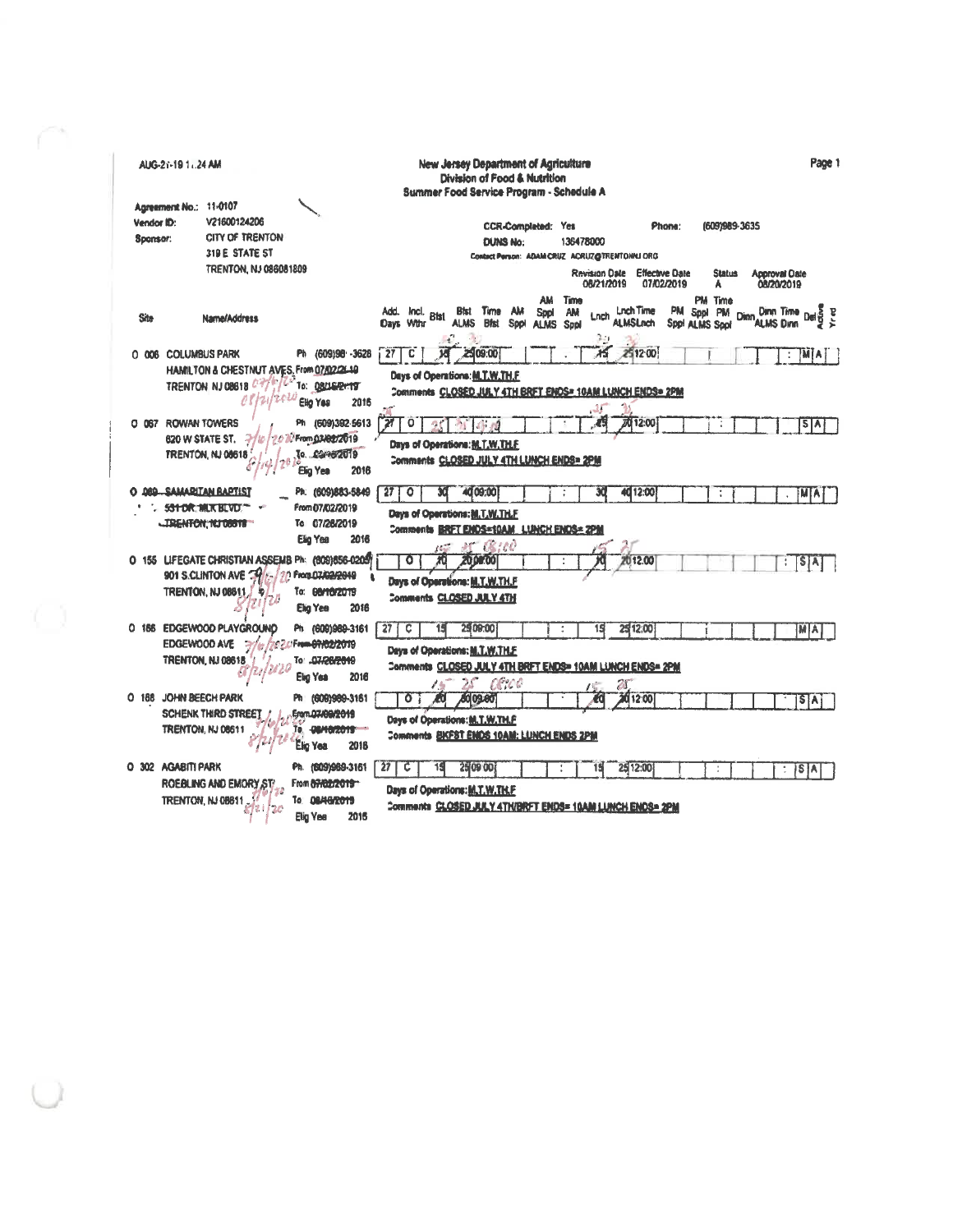| AUG-21-19 11:24 AM     |                                                         |                     |                                          | <b>New Jersey Department of Agriculture</b><br>Division of Food & Nutrition |                    |                                                |                                                                |                                                     | Page 2                             |
|------------------------|---------------------------------------------------------|---------------------|------------------------------------------|-----------------------------------------------------------------------------|--------------------|------------------------------------------------|----------------------------------------------------------------|-----------------------------------------------------|------------------------------------|
|                        |                                                         |                     |                                          | Summer Food Service Program - Schedule A                                    |                    |                                                |                                                                |                                                     |                                    |
| Agreement No.: 11-0107 |                                                         |                     |                                          |                                                                             |                    |                                                |                                                                |                                                     |                                    |
| Vendor ID:             | V21600124206                                            |                     |                                          |                                                                             | CCR-Completed: Yes |                                                | Phone:                                                         | (609)989-3635                                       |                                    |
| Sponsor:               | CITY OF TRENTON                                         |                     |                                          | <b>DUNS No:</b>                                                             |                    | 136478000                                      |                                                                |                                                     |                                    |
|                        | 319 E STATE ST                                          |                     |                                          |                                                                             |                    | Contact Person: ADAM CRUZ, ACRUZ@TRENTONNJ ORG |                                                                |                                                     |                                    |
|                        | TRENTON, NJ 086081809                                   |                     |                                          |                                                                             |                    | <b>Revision Date</b><br>08/21/2019             | <b>Effective Date</b><br>07/02/2019                            | <b>Status</b><br>A                                  | <b>Approval Date</b><br>08/20/2019 |
| <b>Site</b>            | Name/Address                                            |                     | Add.<br>Ind. Bfst<br>Days With           | Bfst Time AM<br>ALMS Bist Sppt ALMS                                         | AM<br><b>Sppt</b>  | Time<br><b>AM</b><br>Lnch<br><b>Sppl</b>       | <b>Lnch Time</b><br>PM.<br><b>ALMSLnch</b>                     | <b>PM</b> Time<br>Sppt PM<br>Dinn<br>Sopt ALMS Sppl | Dinn Time<br>ALAAR Dinn Delet      |
| O 304 LAUREL AVE PARK  |                                                         | Ph (609)98%-3161    | 0                                        | 2009:00                                                                     |                    |                                                | 2012:00                                                        |                                                     | ÷<br>isiA                          |
| <b>LAUREL AVE</b>      | From 07/09/2619                                         |                     |                                          |                                                                             |                    |                                                |                                                                |                                                     |                                    |
|                        | TRENTON, NJ 08618<br>Elig Yea                           | To DAHOZU19<br>2016 |                                          | Days of Operations: M.T.W.TH.F<br>Comments BKFST ENDS 10AM; LUNCH ENDS 2PM  |                    |                                                |                                                                |                                                     |                                    |
| O 308 LIPINSKI PARK    |                                                         | Ph (609)989-3628    | $27\,$<br>C                              | 25 09:00                                                                    |                    | 19                                             | 2512:00                                                        |                                                     | $S_A$                              |
| <b>HEIL STREET</b>     |                                                         | From 02/02/0649-    |                                          |                                                                             |                    |                                                |                                                                |                                                     |                                    |
|                        | TRENTON, NJ 08638.                                      | To: 07/20/2019      |                                          | Days of Operations: M.T.W.TH.F                                              |                    |                                                |                                                                |                                                     |                                    |
|                        | Ellg Yes                                                | 2016                | 60                                       | 90                                                                          |                    | ov                                             | Comments CLOSED JULY 4TH/BRFT ENDS= 10AM LUNCH ENDS= 2PM<br>49 |                                                     |                                    |
|                        | O 319 G GRANT 94FT (CAMP)                               | Ph. (609)851-0351   | 0                                        | 05/08:30                                                                    |                    |                                                | 85 12:00                                                       |                                                     | M A <br>÷                          |
|                        | « 401 BRUNSWICK AVE»                                    | From 07/02/2019     |                                          | Days of Operations: M.T.W.TH.F                                              |                    |                                                |                                                                |                                                     |                                    |
|                        | TRENTON, NJ 08638<br>Elig Yea                           | To DEMERTY<br>2016  |                                          |                                                                             |                    |                                                | Comments CLOSED JULY 4TH/BRFT ENDS=9:30AM LUNCH ENDS= 2PM      |                                                     |                                    |
| O 325 GEORGE PAGE PARK |                                                         | Ph: (609)969-3445   | $\sqrt{27}$<br>C                         | 25 09:00                                                                    |                    | 15                                             | 25 12:00                                                       |                                                     | S A <br>$\ddot{\phantom{0}}$       |
|                        | <b>N. OLDEN &amp; LAWRENCE ST</b><br>From 07/02/2019    |                     |                                          |                                                                             |                    |                                                |                                                                |                                                     |                                    |
|                        | <b>TRENTON, NJ 06638,</b><br>To. 07/20/2019<br>Elig Yea | 2016                | Days of Operations: M.T.W.TH.F.          |                                                                             |                    |                                                | Comments CLOSED JULY 4TH/BRFT ENDS= 10AM LUNCH ENDS= 2PM       |                                                     |                                    |
|                        |                                                         |                     |                                          |                                                                             |                    |                                                | IFT L                                                          |                                                     |                                    |
|                        | O 346 IKE WILLIAMS CENTER                               | Ph. (809)896-3161   | 27 <sup>1</sup><br>O                     | 35 08:30                                                                    |                    |                                                | 35 J.F. 30                                                     |                                                     | S[A]                               |
| <b>CLAY STREET</b>     | From 07/02/2019<br>7<br>2626                            |                     | Days of Operations: M.T.W.TH.F           |                                                                             |                    |                                                |                                                                |                                                     |                                    |
|                        | TRENTON, NJ 08609;<br>To: -00/10/2019<br>Elig Yea       | 2016                |                                          |                                                                             |                    |                                                | Comments CLOSED JULY 4TH/BRFT ENDS= 9:30AM LUNCH ENDS= 1:30PM  |                                                     |                                    |
|                        |                                                         |                     |                                          |                                                                             |                    | 15                                             |                                                                |                                                     |                                    |
| O 347 G GRANT PARK     | $\frac{1}{2}$ (a) $2.022$ ram 09/09/2019                | Ph: (609)989-3161   | 20<br>٥                                  | 20 09:00                                                                    |                    |                                                | 20 12:00                                                       |                                                     | \$ A                               |
| <b>ESTATE STREET</b>   |                                                         |                     | Days of Operations: M.T.W.TH.F.          |                                                                             |                    |                                                |                                                                |                                                     |                                    |
|                        | TRENTON, NJ 08250<br>2021 To: 06/16/2019<br>Elig Yes    | 2016                | Comments BKFST ENDS 10AM; LUNCH ENDS 2PM |                                                                             |                    |                                                |                                                                |                                                     |                                    |
|                        | O 352 HOLY CROSS CHURCHY                                | Ph: (609)383-0565   | Ð                                        | 40,09:00                                                                    |                    |                                                | 40 12:00                                                       | ÷.                                                  | S[A]                               |
|                        | 500 E. STATE ST 07/01/2070 From 02/02/2019              |                     |                                          |                                                                             |                    |                                                |                                                                |                                                     |                                    |
|                        | TRENTON, NJ 08809                                       | To: 07/26/2019 --   | Days of Operations: M.T.W.TH.F.          |                                                                             |                    |                                                |                                                                |                                                     |                                    |
|                        | Elig Yea                                                | 2016                | Comments BRET ENDS= 10AM LUNCH ENDS= 2PM |                                                                             |                    |                                                |                                                                |                                                     |                                    |
|                        |                                                         |                     |                                          |                                                                             |                    |                                                |                                                                |                                                     |                                    |

 $\bigcup$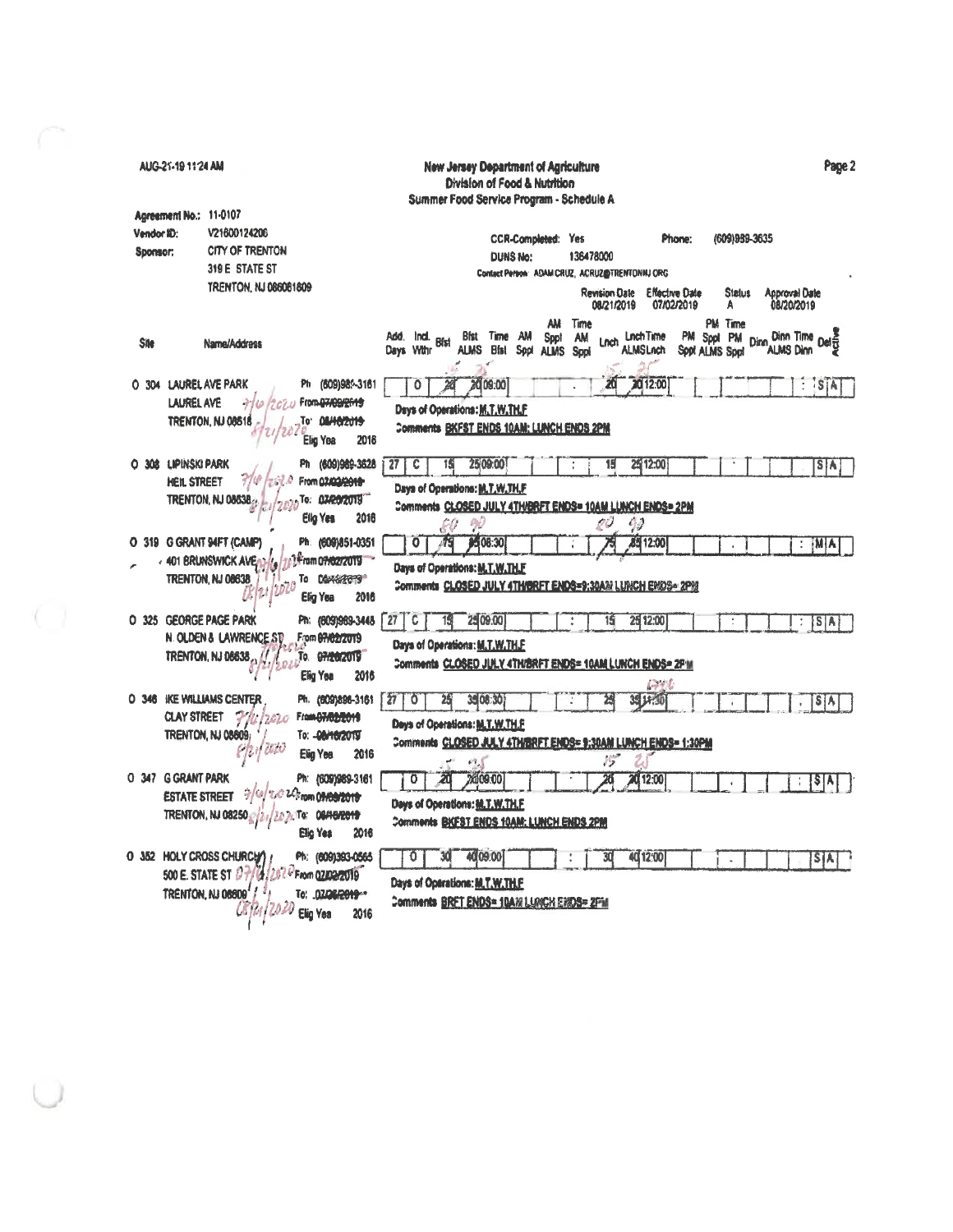AUG-21-19 11.24 AM New Jersey Department of Agriculture Page 3 **Division of Food & Nutrition** Summer Food Service Program - Schedule A Agreement No.: 11-0107 Vendor ID: V21600124206 **CCR-Completed: Yes** Phone: (609)989-3635 **CITY OF TRENTON** Sponsor: **DUNS No:** 136478000 319 E STATE ST **Contact Person: ADAM CRUZ ACRUZ@TRENTONIU ORG TRENTON, NJ 086081809 Ravision Date Effective Date Status Approval Date** 08/20/2019 08/21/2019 07/02/2019 A AM Time PM Time PM Sppl PM Dinn Dinn turn-<br>PM Sppl PM Dinn ALMS Dinn Dinn Time<br>Al Als Dinn Del & **Bfst Bfst Time AM Sppt AM**<br>ALMS Bfst SppI ALMS SppI Lnch Lnch Time PM Sppl PM<br>ALMSLnch Sppl ALMS Sppl Add. Incl. Sila Name/Address Days Wthr 16 25 OR60  $\epsilon$ 0 20 20 00:00  $-3012.00$ O 354 MLK PARK Ph. (609)980-3161 Ä  $S[A]$ From <del>Orloan of B</del> **BRUNSWICK AVE NEAR** Days of Operations: M.T.W.TH.F. **SOUTHWA** То: 08/16/2019 г. **ZZComments BKFST ENDS 10AM: LUNCH ENDS 2PM** TRENTON, NJ 08618 2016 Elig Yea  $(120)$ O 358 CHOSEN GENERATION Ph: (609)638-4184 27 0 **COLORED** 601200  $|\mathbf{S}|\mathbf{A}|$ ्थ  $50$ ÷ 215 N MONTGOMERY ST. J. Linn 08/28/2010 Days of Operations: M.T.W.TH.F .<br>«23<sup>3</sup>¤: 08/46/2019 TRENTON, NJ 08611 Comments CLOSED JULY 4TH 8 Elig Year 2016 -0-874-FOUNDATION ACOVICHARTE PH-(000)331-4656- $-6 - 100 - 11000.30$ 400 -11012-00  $|S|A|$ **ASSANEST STATE STREET** Trian 07706/2019 Days of Onemilens: M.T.W.TH.F. TRENTON, NJ 00010 -- Tel -07/26/2019 Comments BRFT ENDS= 9:30AM LUNCH ENDS= 2PM Elig Year 2016 O 377 TRENTON POLICE HO'S Ph: (609)789-7839 35 08 00 35 12 00 ᠊ᢐ 潤  $\cdot$  SA 25 225 NORTH CLINTON AVENUE From 07/08/2019 Days of Operations: M.T.W.TH.F TRENTON, NJ 08609 7/6/2024 To: 084802019 Comments CLOSED JULY 30TH TO AUGUST 10TH BRET ENDS= SAM LUNCH ENDS= 2:00PM 2/21 /2020 Elig Yes 2016 08:00 O 382 JUAN MARTINEZ MEM. PARK Ph: (609)989-3161 40 12:00 Ō 因 2009/00  $S$  $A$ FURMAN ST.A.AMBERTON ST. From 075002049.2020 Days of Operations: M.T.W.TH.F. TRENTON, NJ 08611 То: 08/35/2019 2020 Comments BKFST ENDS 10AM; LUNCH ENDS 2PM Elig Yea 2016 O 384 CADWALADER PARK  $270$ Ph: (609)989-3635 70  $1000$ 12:00  $:$   $S[A]$ ÷ **PROGRAM** G  $u_{12C}$ From OND STORECC Days of Operations: N.T.W.TH.F. 299 PARKSIDE AVE To. OBMO/2019" TRENTON, NJ 086185/2 Comments CLOSED JULY 4TH/BRFT ENDS= 10AM LUNCH ENDS= 2PM Elig Yea 2016 0.300-THE SALVATION ARMY The 10001009-0073  $7-1$ 4912.00  $14 - 12$ χĒ, 575 EAST STREET Fmm07/08/2010h Days of Operations: M.T.W.TH TRENTON, NJ 08609 To 08/02/2019 Comments CLOSED JULY 10TH/ LUNCH ENDS= 2PM  $\lambda$ p. Elig Yea 2016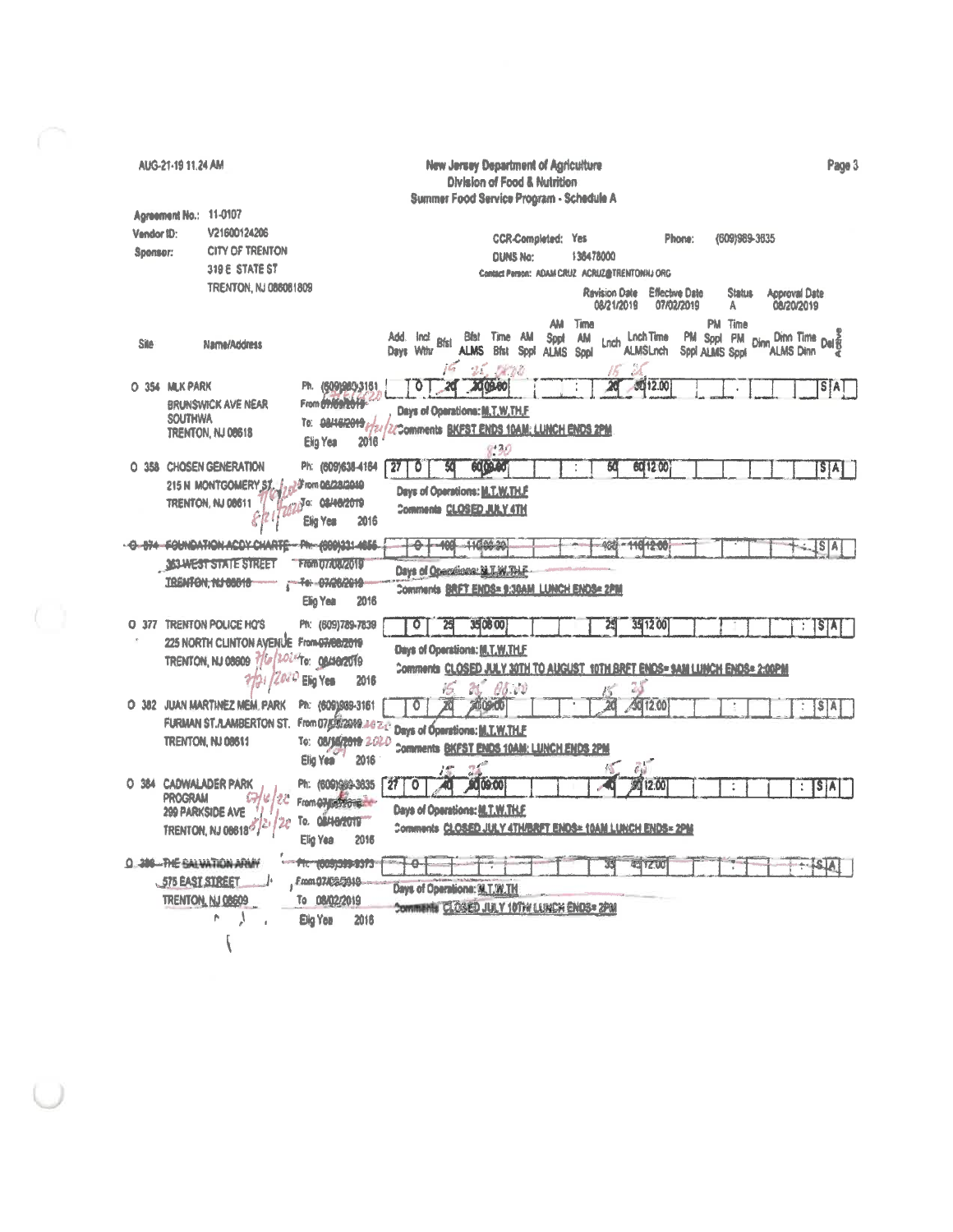|                        | AUG-21-19 11:24 AM     |                                                                                                                                           |                                                                              |      |                    |                                                             |      |             |                                    |                 | New Jersey Department of Agriculture<br>Division of Food & Nutrition<br>Summer Food Service Program - Schedule A |                                 |                                             |                              |          |                              |                              |                                      |       |                                                                           |                                      | Page 4      |  |
|------------------------|------------------------|-------------------------------------------------------------------------------------------------------------------------------------------|------------------------------------------------------------------------------|------|--------------------|-------------------------------------------------------------|------|-------------|------------------------------------|-----------------|------------------------------------------------------------------------------------------------------------------|---------------------------------|---------------------------------------------|------------------------------|----------|------------------------------|------------------------------|--------------------------------------|-------|---------------------------------------------------------------------------|--------------------------------------|-------------|--|
| Vendor ID:<br>Soonsor: | Agreement No.: 11-0107 | V21600124206<br><b>CITY OF TRENTON</b><br>319 E STATE ST                                                                                  |                                                                              |      |                    |                                                             |      |             |                                    | <b>DUNS No:</b> | <b>CCR-Completed: Yes</b><br>Contact Person: ADAM CRUZ. ACRUZ@TRENTONNJ ORG                                      | 136478000                       |                                             |                              |          | Phone:                       |                              | (609)989-3635                        |       |                                                                           |                                      |             |  |
| <b>Site</b>            |                        | TRENTON, NJ 086081809<br>Name/Address                                                                                                     |                                                                              |      | Add.               | ind.<br>Days Winn                                           | Bist | <b>ALMS</b> | <b>Bfst</b> Time AM<br><b>Bist</b> | <b>Sool</b>     | AM<br>Spot<br><b>ALMS</b>                                                                                        | Time<br><b>AM</b><br><b>Soo</b> | <b>Revision Date</b><br>08/21/2019<br>Linch | Lnch Time<br><b>ALMSLnch</b> |          | Effective Date<br>07/02/2019 | PM Sppl PM<br>Sppl ALMS Sppl | <b>Status</b><br>A<br><b>PM</b> Time | Dinn. | <b>Approval Date</b><br>08/20/2019<br>Dinn Time Delte<br><b>ALMS Dinn</b> |                                      |             |  |
|                        | L <sup>I</sup> PREK    | <b>O 300 NOAMS ARK DAYCARE &amp;</b>                                                                                                      | Ph (609)346-7622<br>From 07/02/2019                                          |      | $\boldsymbol{\pi}$ | $\circ$<br><b>Days of Operations: <u>M.T.W.TH.F</u></b>     | 20   |             | 30 08:30                           |                 |                                                                                                                  |                                 | 20                                          |                              | 30 11:30 |                              |                              |                                      |       |                                                                           |                                      | SIA         |  |
| $0 - 392$              |                        | 225-229 FULTON STREET<br>TRENTON, NJ 08611<br><b>SPROUT OF PERFORMING</b>                                                                 | To 08/16/2019<br>Elig Yea<br>Ph (609)989-0269                                | 2016 | 27                 | O                                                           | 100  |             | 11009:00                           |                 | Comments CLOSED JULY 4TH/BRFT ENDS= 9:30AM LUNCH ENDS= 1:30PM                                                    |                                 | 100                                         | 11012.00                     |          |                              |                              |                                      |       |                                                                           |                                      | S/A         |  |
|                        | <b>MATS</b>            | <b><i><b>APPAST PAUL AVENUE</b></i></b><br><b>TRENTON, NJ 08638</b>                                                                       | From 07/02/2019<br>To: 08/16/2019<br><b>Elig Yea</b>                         | 2016 |                    | Days of Operations: N.T.W.TH.F.<br>Comments CLOSED JULY 4TH |      |             |                                    |                 |                                                                                                                  |                                 |                                             |                              |          |                              |                              |                                      |       |                                                                           |                                      |             |  |
|                        | AVE                    | O 399 CAPITAL CITY SPORTS COMP<br>CALHOUN ST/PRINCETON<br>TRENTON, NJ 08638<br>08/21/                                                     | Ph (609)969-3628<br>From 07/02/2019<br><b>То ОВИАРZUT9</b><br>Elig Yea       | 2016 |                    | C<br>Days of Operations: M.T.W.TH.F.                        | 15   |             | 25,09:00                           |                 | Comments CLOSED JULY 4TH/BRFT ENDS=10AM LUNCH ENDS= 2PM                                                          |                                 |                                             |                              | 25112:00 |                              |                              |                                      |       |                                                                           |                                      | <b>MA</b>   |  |
|                        | O 400 RUSH CROSSING    | 100 ANDER AVENUE-<br><b>TRENTON, NJ DESCE</b>                                                                                             | Ph (267)253-7347<br>From 07/02/2019<br>To 08/14/2019<br>Elig Yea             | 2016 | 27 <sup>1</sup>    | 0<br>Days of Operations: T. TH                              |      |             |                                    |                 | Comments CLOSED JULY 4TH/LUNCH ENDS= 2PM; ONLY OPEN TUES, & THURS,                                               |                                 | 20                                          |                              | 30 12:00 |                              |                              |                                      |       |                                                                           | $\stackrel{*}{\scriptscriptstyle *}$ | <b>STAT</b> |  |
|                        |                        | O 410 FAM TRANSITION SUP SVCS<br>169 WILFRED AVENUE?/46<br>HAMILTON, NJ 08610                                                             | Ph (215)208-5364<br><b>122 From 06/20/2019*</b><br>To 08/16/2019<br>Elig Yea | 2017 |                    | 0<br>Days of Operations: M.T.W.TH.F                         | 34   |             | 4408:45                            |                 | Comments CLOSED JULY 4TH/BRFT ENOS= 9:45AM LUNCH ENDS= 1:45PM                                                    |                                 |                                             | 4411:45                      |          |                              |                              |                                      |       |                                                                           |                                      | S[A]        |  |
|                        |                        | O 415 TCHS AYSAAP @ CAD PARK<br>PARKSIDE AVE & WEST STATE From DIABBARRAPY<br>TRENTON, NJ 08818 7/ 1/2020<br>$g_{\rm{Edd}}/2000$ Elig Yea | Ph (609)800-7164<br><b>To BAHS/2019</b>                                      | 2017 |                    | C<br>Days of Operations: T.TH                               |      |             | <b>MO8:30</b>                      |                 | <b>Comments BRFT ENDS=9:30AM LUNCH ENDS=2PM</b>                                                                  |                                 |                                             | 3412:00                      |          |                              |                              |                                      |       |                                                                           | ÷.                                   | MIA         |  |
|                        | <b>CSCH</b>            | <b>412-PAUL ROBESUN CHARTER</b><br><b>643 INDIANA AVENUE</b><br>JRENTON, NJ 08638                                                         | Ph (609)394-7727<br>From 06/24/2019<br>To 07/19/2019<br>Elio Yea             | 2017 |                    | O<br>Days of Operations: M.T.W.TH.F                         | 165  | 17507:35    |                                    |                 | Comments CLOSED JULY 4TH/ BRFT ENDS= 8:35AM LUNCH ENDS= 1PM                                                      |                                 | 165                                         | 175 11:00                    |          |                              |                              | ÷                                    |       |                                                                           |                                      | S[A]        |  |

 $\sim$   $\sim$ 

 $\sqrt{2}$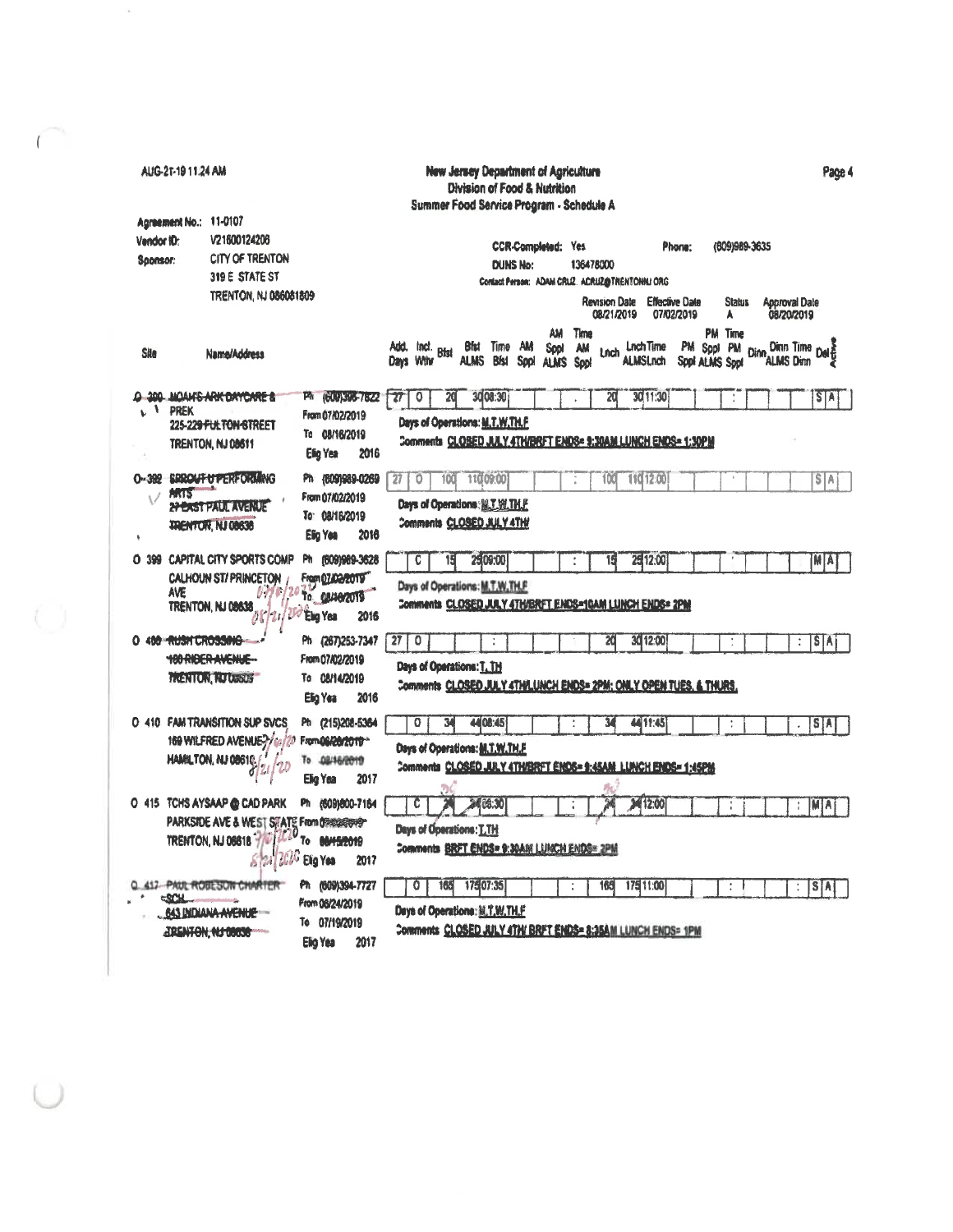| <b>New Jersey Department of Agriculture</b><br>Page 5<br>AUG-21-19 11:24 AM<br>Division of Food & Nutrition                                                                                                                                                                                                                                                                                            |
|--------------------------------------------------------------------------------------------------------------------------------------------------------------------------------------------------------------------------------------------------------------------------------------------------------------------------------------------------------------------------------------------------------|
| Summer Food Service Program - Schedule A<br>Agreement No.: 11-0107                                                                                                                                                                                                                                                                                                                                     |
| V21600124206<br>Vendor ID:<br>(609)989-3835<br><b>CCR-Completed: Yes</b><br>Phone:<br><b>CITY OF TRENTON</b><br>Sponsor:<br><b>DUNS No:</b><br>136478000<br>319 E STATE ST<br>Contact Person: ADAM CRUZ, ACRUZ@TRENTONNJ ORG<br><b>TRENTON, NJ 085081809</b><br><b>Revision Date</b><br><b>Effective Date</b><br><b>Status</b><br><b>Approval Date</b><br>08/20/2019<br>08/21/2019<br>07/02/2019<br>A  |
| AM<br>Time<br>PM Time<br>Add.<br>Ind. Bfst<br>Bist Time AM<br><b>Lnch Time</b><br>PM Sppi PM<br>$\frac{\text{Dim Time}}{\text{M}}$<br>Spol<br>am<br>Dinn.<br>Lnch<br>Site<br>Name/Address<br><b>Bfst</b><br>Days Wihr<br><b>ALMS</b><br><b>ALMSLnch</b><br>ALMS Dinn<br>Sppl<br>Sppt ALMS Sppt<br><b>ALMS</b><br>Sppi                                                                                  |
| 110 02:30<br>0-432-WW-REG-BENTER-<br>Ph: (609)989-3107<br>0<br>100<br>100<br>11005:30 S A<br><b>351-PROSPECT AVE</b><br>From 07/15/2019<br>Days of Operations: M.T.W.TH.F.<br><b>TRENTON, NJ 00010</b><br>To: 08/16/2019<br>Comments<br>Elig Yea<br>2017                                                                                                                                               |
| 0-420-CARTER PARK<br>Ph: (609)969-3635<br>25 09:00<br>25 12:00<br>$ \mathbf{M} \mathbf{A} $<br>15<br>c<br>15<br>÷<br>$\overline{\phantom{a}}$<br>CARFIELD AVE<br>From 07/02/2019<br>Days of Operations: M.T.W.TH.F.<br><b>BETWEEN E. STATE</b><br>To: 08/16/2019<br>Comments CLOSED JULY 4TH/BRFT ENDS= 10AM LUNCH ENDS= 2PM<br><b>STANALING</b><br>Elig Yea<br><b>TRENTON, NJ 08616-4</b><br>$-2.100$ |
| 151400<br>O 429 W. TRENTON COMM. CENTER<br>Ph: (609)600-4331<br>$S$ $A$<br>2<br>510 STUYVESANT AVE. /<br>From 02/02/2019<br>Days of Operations: M.T.W.TH.F.<br>То: 08/18/2019<br>TRENTON, NJ 08618<br>Comments CLOSED JULY 4TH<br>ר ל<br>2018<br>Elig Yes<br>18.9.<br>$135 - 12.00$                                                                                                                    |
| O 430 SAM NAPLES COMM CENTER<br>Ph: (609)969-3462<br>5406.00<br>$\circ$<br>$[5]$ $\overline{A}$<br>611 CHESTNUT AVE.<br>ol From 02/04/2019<br>Days of Operations: M.T.W.TH.F.<br>TRENTON, NJ 08611<br>ndo OBLIGATO<br>Comments CLOSED JULY 4TH/ BRFT ENDS= SAM LUNCH ENDS= 1PM<br>2018<br>Elig Yea                                                                                                     |
| <b>O  438 CHARTER VILLAGE SCHOOL</b><br>Ph., (609)695-0110<br>٥<br>50<br>60 00:00<br>110 12:00<br>SA<br>100<br>t<br>÷<br><b>-101-BULLIVAN WAY</b><br>From 07/08/2019<br>Days of Operations: M.T.W.TH.P<br>To: 08/05/2019<br>TRENTON, NJ 08828<br><b>Comments BRFT ENDS SAM</b><br>Elig Yea<br>2019                                                                                                     |
| O 437 IOYCE KILMER MIDDLE SCH-C<br>Ph: (609)638-1556<br>85 12:00<br>C<br>75<br>S[A]<br>÷<br>÷<br><b>BUESTUM ESTAT AVENUE</b><br>From 07/01/2019<br>Days of Operations: M.T.W.TH.F.<br>TRENTON, NJ 08018<br>e To 07/26/2019<br>Comments LUNCH ENDS= 2PM<br>Ellio Yea<br>2019                                                                                                                            |

 $\overline{C}$ 

 $\cup$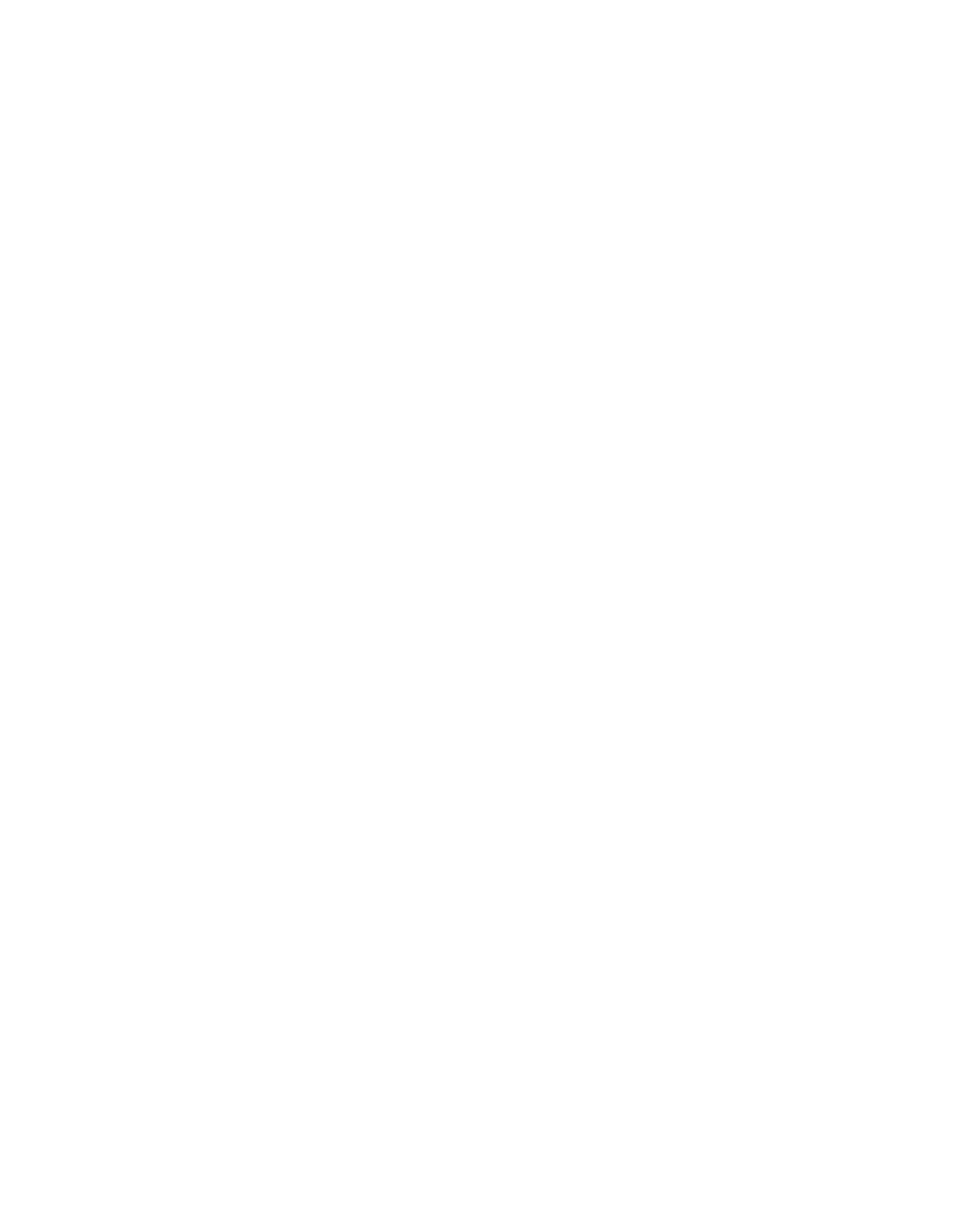| OIVISION OF FOOD & NUTRITION<br>COD€<br>CHILD NUTRITION PROGRAMS<br>SUMMER FOOD SERVICE PROGRAM<br><b>PO BOX 334</b><br><b>TRENTON, NJ 08825-0334</b> | <b>SITE INFORMATION SHEET</b>                                                                                                                |
|-------------------------------------------------------------------------------------------------------------------------------------------------------|----------------------------------------------------------------------------------------------------------------------------------------------|
| CITY OF TRENTON, NEW JERSEY<br><b>Sponsor Name</b><br>1.<br>11-0107<br>2.<br><b>Agreement Number</b>                                                  | <b>STATE USE ONLY</b><br>18<br><b>TYPES OF MEALS SERVED</b><br>Sconsor Estimate 1 Serving 14 of mass<br>ALMS Approved Vendor Delivery        |
| hi evers<br>'Ce<br><b>Site Name</b><br>3                                                                                                              | <b>BREAKFAST</b><br>AM                                                                                                                       |
| Smi<br><b>Street Address</b><br>4                                                                                                                     | Succientari                                                                                                                                  |
| 508611<br>$\sim$ T                                                                                                                                    | 1223<br><b>LURICH</b><br>150                                                                                                                 |
| City, State, Zip Code<br>s<br>4 D                                                                                                                     | Pai<br>Supplement                                                                                                                            |
| 74<br><b>Telephone Number</b>                                                                                                                         | <b>DIVIER</b>                                                                                                                                |
| 7.<br><b>Name of Site Supervisor</b>                                                                                                                  | NOTE: Residential and non residential camps estimate ELIGIBLES only                                                                          |
| 9. Type of meal service: (check one)<br>8. Type of Site (check one)                                                                                   | 19. In Inclement Weather site will be:                                                                                                       |
| $X$ A Open<br>A. Self-Preparation / On Sea                                                                                                            | Check one: Open [3]<br>Closed DV                                                                                                             |
| <b>B</b> Enrolled / Area Eligible<br><b>B. Central Kitchen</b>                                                                                        | if relocating specify address:                                                                                                               |
| C. Vanded-Prepackaged<br>C. Enrolled / Non-Area Eligible                                                                                              |                                                                                                                                              |
| <b>D</b> Food Service Mgt. Co.<br>D. Migrant                                                                                                          | Describe the Meal Service Area:<br>20.                                                                                                       |
| E. School Contract<br>E. Residential Caves<br>F. Homeless                                                                                             | A. How many children can eat comfortable at one time? 150                                                                                    |
|                                                                                                                                                       | B. Is there shift feeding? El Yes El No.<br>C. Indicate how many staff will directly supervise the meal                                      |
| 10. If answer to 8 is A, B, or D, check one of the following to<br>document that the site is an area in which poor economic                           | service.                                                                                                                                     |
| conditions exist (at least 50% needy children, see procedures).                                                                                       | 3                                                                                                                                            |
| Census Tract Data (attach copy)                                                                                                                       |                                                                                                                                              |
| V B. School Survey Data                                                                                                                               | Describe the type and amount of refrigeration on site for<br>21.                                                                             |
| Indicate specific school(s) nearest to the site address                                                                                               | holding meals until completion of meal service.                                                                                              |
| school year                                                                                                                                           | Communi                                                                                                                                      |
|                                                                                                                                                       | <b>ANSWER ONLY IF MEALS AR</b><br>22.<br><b>DELIVERED TO SITE:</b>                                                                           |
| C. Enrollment Documentation                                                                                                                           | How will the need for meal adjustments be communicated to                                                                                    |
|                                                                                                                                                       | the sponsor?                                                                                                                                 |
| 11. Indicate other United States Department of Agriculture (USDA)<br>programs in which this site participates.                                        | Telephone                                                                                                                                    |
| <b>O School Breakfast Prop. D. Nat'l School Lunch Prop. B None</b>                                                                                    | <b>CERTIFICATION</b>                                                                                                                         |
| <b>Child Care Food Prog.</b><br><b>D</b> Food Distribution Prog.<br><b>U</b> Other                                                                    | I CEATIFY THAT THIS SITE HAS BEEN VISITED ON<br>AND CONFIRMED THAT IT HAS THE CAPABILITY AND FACILITIES FOR MEAL                             |
|                                                                                                                                                       | SERVICE PLANNED FOR THE NUMBER OF CHILDREN ANTICIPATED                                                                                       |
| NOTE: Sites may not receive simultaneous funding from more than<br>one USDA program.                                                                  | SERVED I PURTHER CERTIFY THAT THE INFORMATION ON THIS FORM AND                                                                               |
|                                                                                                                                                       | SUBSEQUENT ATTACHMENTS IS TRUE AND CORRECT TO THE BEST<br>KNOWLEDGE. I UNDERSTANO THAT THIS INFORMATION IS BEING GIVEN IN                    |
| O Yes DI No<br>12. Does this site operate year round?                                                                                                 | CONNECTION WITH THE RECEIPT OF FEDERAL FUNDS AND THAT DELIBERATE<br>INVSPIEPPIESENTATION MAY SUBJECT ME TO PROSECUTION UNDER APPLICABLE      |
| $\Box$ Yes $\Box$ No<br>Its this a Day Care Center?<br>13                                                                                             | STATE AND FEDERAL CRIMINAL STATUTES THE PROGRAM MIUST BE MADE                                                                                |
| If yes, complete Day Care Center Form.                                                                                                                | AVAILABLE TO ALL CHILDREN REGARDLESS OF BEX, AGE. RACE. COLOR.<br>DISABILITY OR NATIONAL ORIGIN.                                             |
| 14. Is there regularly scheduled organized activity? [ ] Yes [B' No                                                                                   | Name/Title of Site Rep<br>Signature<br>Date                                                                                                  |
| 15. Name and Address of Food Preparation Facility:                                                                                                    | with - Sun                                                                                                                                   |
| (Self Prep and FSMC)                                                                                                                                  |                                                                                                                                              |
|                                                                                                                                                       | Name/Title Authorized Sponsor/Rep.<br>Signature<br><b>Oate</b>                                                                               |
|                                                                                                                                                       |                                                                                                                                              |
| 16. Site Operating Dates                                                                                                                              |                                                                                                                                              |
| Beginning <u>812122</u> 0 Closing 81212020                                                                                                            | <b>STATE AGENCY USE ONLY:</b>                                                                                                                |
|                                                                                                                                                       | Percentage of children verified as eligible for free and reduced priced.<br>meals ________ % Verification source. El School Survey El Cansus |
| 17. Site Number of Operating Days (Meals Served to Children):                                                                                         |                                                                                                                                              |
| June July Aug Sept. Total Days S                                                                                                                      | Approved By.<br>Date.                                                                                                                        |
| (Residential Camps & Colleges Only)                                                                                                                   |                                                                                                                                              |
| Check if open [3] Sat [3] Sun<br>Total # Sat/Sun                                                                                                      | Computer Entry By <b>Computer Entry By</b><br>Date.                                                                                          |
|                                                                                                                                                       |                                                                                                                                              |

 $\subset$ 

 $\bigcirc$ 

 $\cup$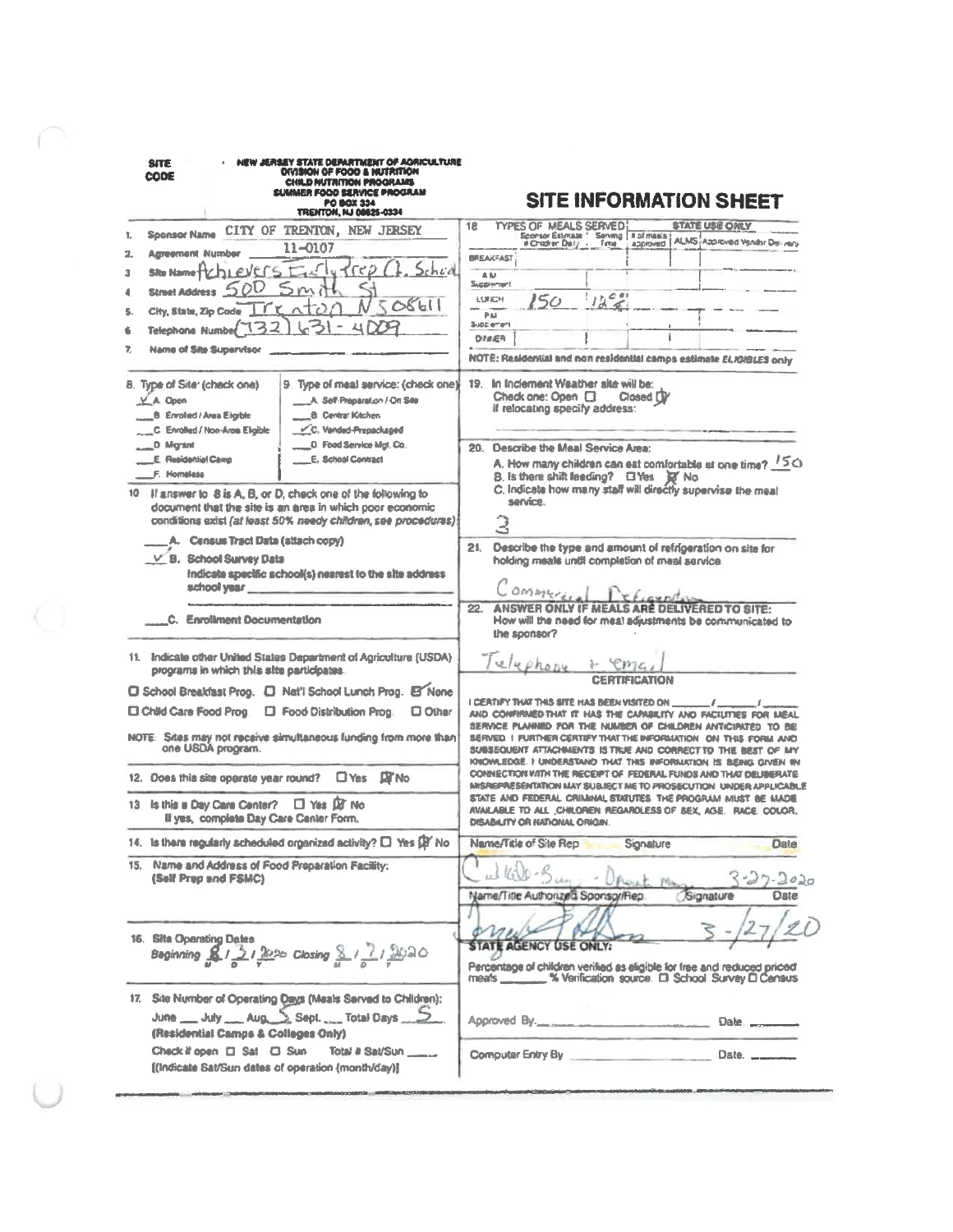# **USDA Food and Nutrition Service** NJ Summer Food Service Program (SFSP) **SCHEDULE B**

### **Meal Patterns**

#### **Breakfast Meal Pattern**

#### Select All Three Components for a Reimbursable Meal

| 1 milk                      | 1 CUD                                                       | <b>fluid milk</b>                                                                                                                 |
|-----------------------------|-------------------------------------------------------------|-----------------------------------------------------------------------------------------------------------------------------------|
| 1 fruit/vegetable           | $1/2$ cup                                                   | juice,1 and/or vegetable                                                                                                          |
| 1 grains/bread <sup>2</sup> | 1 slice<br>1 serving<br>$3/4$ cup<br>$1/2$ cup<br>$1/2$ cup | bread or<br>combread or biscuit or roll or muffin or<br>cold dry careal or<br>hal cooked cereal or<br>pasta or noodles or grains. |

1. Fruit or vegetable juice must be full-strength.

2. Breads and grains must be made from whole-grain or enriched meal or flour. Cereal must be whole-grain or enriched or<br>fortified.

#### **Lunch or Supper Meal Pattern**

#### Select All Four Components for a Reimbursable Meal

| 1 milk                      | <b>T</b> CUD                                                                        | flaziet renitik                                                                                                                                                                                               |
|-----------------------------|-------------------------------------------------------------------------------------|---------------------------------------------------------------------------------------------------------------------------------------------------------------------------------------------------------------|
| 2 truits/vegetables         | $3/4$ cup                                                                           | juice,1 fruit and/or vegetable                                                                                                                                                                                |
| 1 grains/bread <sup>®</sup> | 1 slice<br>1 servina<br>$1/2$ CLID<br>$1/2$ cup                                     | bread or<br>combread or biscuit or roll or muffin or<br>hot cooked cereal or<br>pasta or noodles or grains                                                                                                    |
| 1 meat/meat alternate       | 2 oz.<br>$2 \alpha z$<br>2 oz.<br>1 targe<br>$1/2$ cup<br>4 Tbsp.<br>1 oz.<br>8 oz. | lean meat or pouttry or fish 3 or<br>alternate protein product or<br>cheese or<br><b>GOO OF</b><br>cooked dry beans or peas or<br>peanul or other nut or seed butter or<br>nuis and/or seeds 4 or<br>yogurt 5 |

1. Fruit or vegetable juice must be full-strength. Full strength vegetable or fruit juice may be counted to meet not more than one-half of this requirement.

2. Breads and grains must be made from whole-grain or enriched meal or flour. Cereal must be whole-grain or enriched or fortified.

3. A serving consists of the edible portion of cooked lean meat or poultry or fish.

4. Nuts and seeds may meet only one-half of the total meat/meat alternate serving and must be combined with another<br>meat/meat alternate to fulfili the lunch or supper requirement.

5 Yogurt may be plain or flavored, unsweetened or sweetened.

#### **Snack (Supplement) Meal Pattern**

Select Two of the Four Components for a Reimbursable Snack

| 1 milk                       | 1 CUD     | <b>Stuict milk</b>                         |
|------------------------------|-----------|--------------------------------------------|
| <sup>1</sup> fruit/vegetable | $3/4$ cup | juice, <sup>1</sup> fruit and/or vegetable |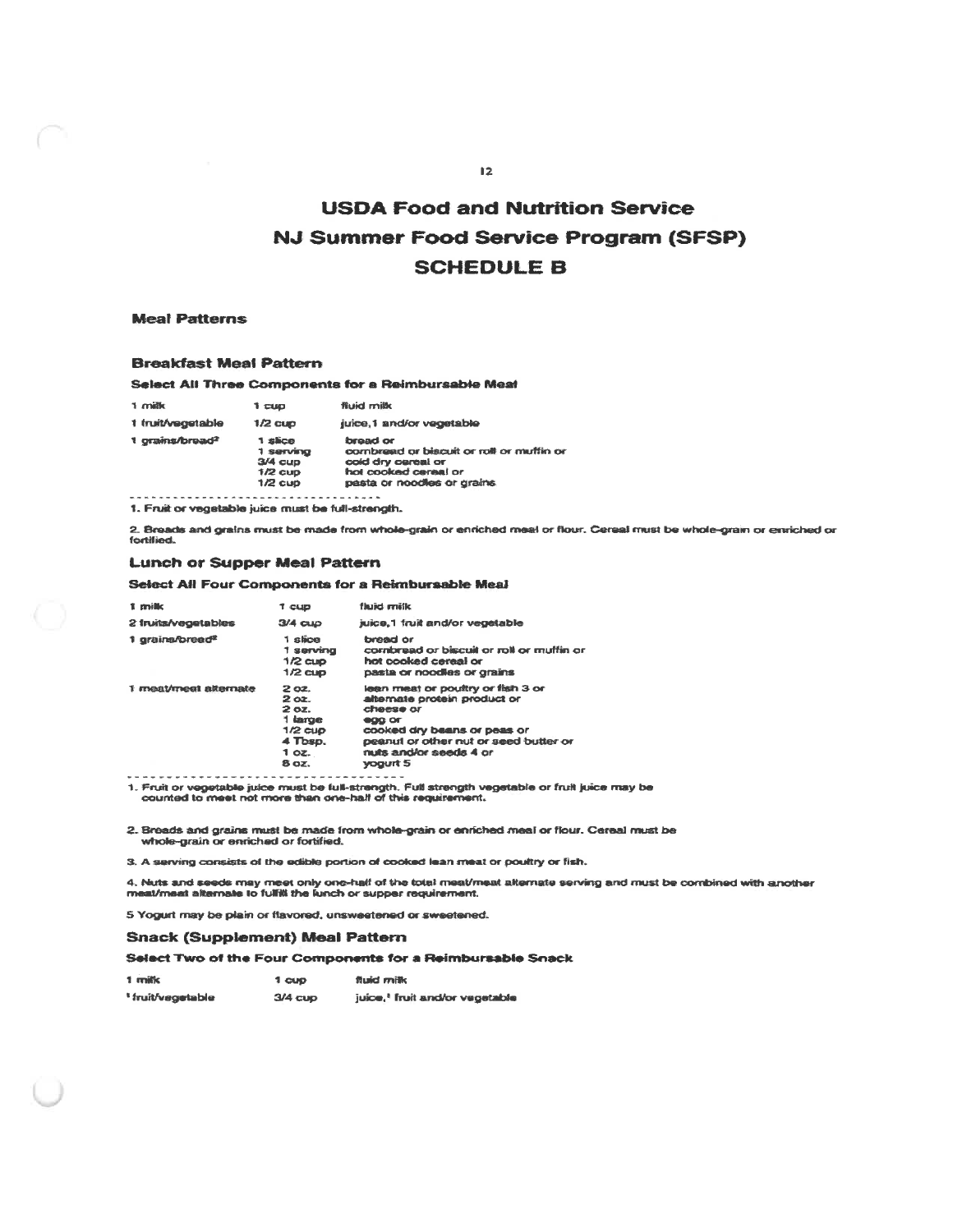| 1 grains/bread <sup>2</sup> | 1 slice<br>1 servina<br>$3/4$ cup<br>$1/2$ cup<br>$1/2$ $CUD$                      | bread or<br>combread or biscuit or roll or multin or<br>cold dry cereal or<br>hot cooked cereal or<br>pasta or noodles or grains                                                                                |
|-----------------------------|------------------------------------------------------------------------------------|-----------------------------------------------------------------------------------------------------------------------------------------------------------------------------------------------------------------|
| 1 meal/meat alternate       | 1 oz.<br>1 oz.<br>1 oz.<br>$1/2$ Large<br>$1/4$ cup<br>2 Tbsp.<br>$1$ oz.<br>4 oz. | lean meat or poultry or fish <sup>3</sup> or<br>alternate protein product or<br>cheese or<br>egg or<br>cooked dry beans or peas or<br>peanut or other nut or seed butter or<br>nuts and/or seeds or<br>voqurt 4 |
| <b>Service</b>              | <b>CONTRACTOR</b>                                                                  |                                                                                                                                                                                                                 |

1. Fruit or vegetable juice must be full-strength. Juice cannot be served when milk is the only other snack component.

2. Breads and grains must be made from whole-grain or enriched meal or flour. Cereal must<br>be whole-grain or enriched or fortified.

3. A serving consists of the edible portion of cooked lean meat or poultry or fish.

4. Yogurt may be plain or flavored, unsweetened or sweetened.

 $\bigcap$ 

Schedule B Meal Patiern E024 (Roocy 104 utils, conditionment satitems

 $13^{\circ}$ 

¥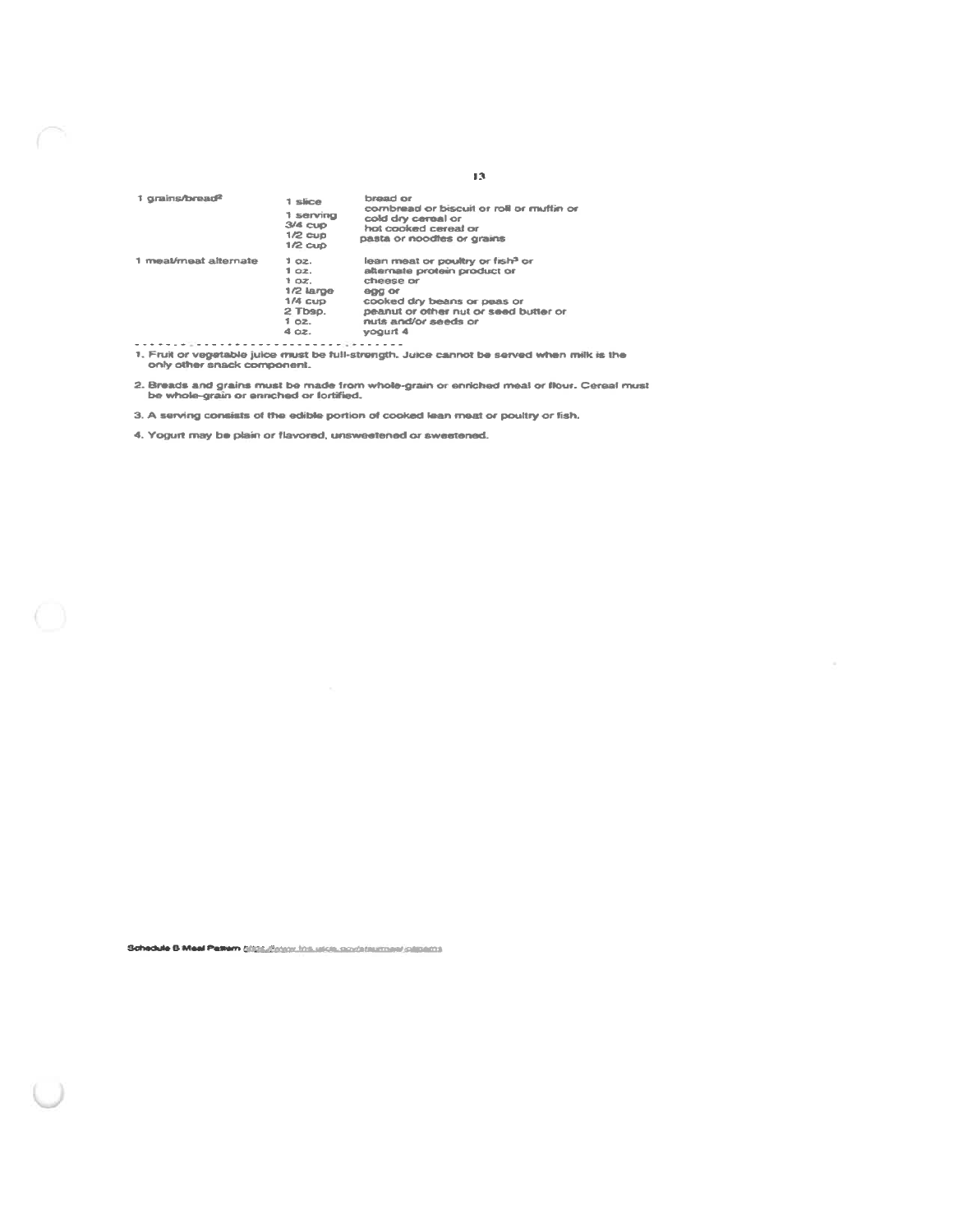NEW JERSEY DEPARTMENT OF AGRICULTURE<br>DIVISION OF FOOD & NUTRITION<br>SUMMER FOOD SERVICE PROGRAM<br>FO BOX 334<br>TRENTON NJ, 08625-0334

STATE AGENCY USE ONLY:

| Approved by<br><b>Expiration Date</b> | <b>Date</b> |
|---------------------------------------|-------------|
|                                       | MO/DAT/YR   |

# **SCHEDULE C**

## TEN DAY MENU PLANNER

|                                    | WEEK 1 $\boxtimes$<br>$\overline{2}$ | DAY <sub>1</sub>                   |                       | DAY <sub>2</sub>                           |                                | DAY <sub>3</sub>            |                              | DAY 4                                                |                                | DAY <sub>S</sub>                           |                   |
|------------------------------------|--------------------------------------|------------------------------------|-----------------------|--------------------------------------------|--------------------------------|-----------------------------|------------------------------|------------------------------------------------------|--------------------------------|--------------------------------------------|-------------------|
|                                    | <b>REQUIRED COMPONENTS</b>           | <b>Pood from</b>                   | Pertica<br><b>She</b> | <b>Pood Home</b>                           | <b>Pertine</b><br><b>Since</b> | <b>Pood Home</b>            | <b>Portion</b><br><b>Man</b> | <b>Food Hom</b>                                      | <b>Portlass</b><br><b>Shop</b> | <b>Pood Hem</b>                            | Portion<br>Ship.  |
| b<br>Ä<br>٠<br>Ÿ                   | 1. Julice or Fruit or Vegetables (2) | <b>FILESH PEACH</b>                | 1/2<br>date           | <b>FRESH PLUM</b>                          | 1/2<br><b>Gene</b>             | <b>FRESH BANANA</b>         | the.<br>í.                   | FEST PEACH                                           | 1/24<br>űм.                    | <b>FRESH</b><br><b>STRAWBERRY</b>          | $1/2$ e<br>Arms   |
|                                    | 2. Bread or Bread Alternate (3)      | APPLE CINNAMON<br><b>CHILLIBOS</b> | 1 serv.               | <b>BANANA MUFFIN</b>                       | $1$ serv.                      | CREEDIAS                    | 1 serv.                      | <b>BANANA MUFFIN</b>                                 | 1 serv.                        | <b>MULTIGRAIN</b><br><b>OGLDEN GRAHAMS</b> | 1 serv.           |
|                                    | 1. Milk                              | YN WHITE MILK                      | \$ oli.               | <b>FAT FREE</b><br><b>STRAWBERRY MILK</b>  | I on                           | <b>I'M WHITE MILK</b>       | 8 on.                        | <b>PATFREE</b><br><b>CHOCOLATE</b><br>MIK            | 8 ozs.                         | <b>IN WHITE MILK</b>                       | ß ors.            |
| AII                                | 1. Milk                              |                                    | S OZS.                |                                            | 3 ors.                         |                             | & OPS.                       |                                                      | 8 nes.                         |                                            | B azt.            |
| ŧ<br>¢<br>$\mathbf{L}$<br>×        | 2. Juice or Fruit or Vegetable (2)   |                                    | alle<br><b>SELL</b>   |                                            | ske.<br><b>Sep</b>             |                             | the.<br><b>Vees</b>          |                                                      | the.<br>len.                   |                                            | sNe.<br>€.        |
|                                    | 3. Bread or Bread Alternate (3)      |                                    | 1 serv.               |                                            | 1 serv.                        |                             | 1 serv.                      |                                                      | 1 serv.                        |                                            | 1 serv.           |
| ¢<br>۳<br>$\overline{\mathbf{z}}$  | 4. Meet or Maat Alternate (1)        |                                    | 102                   |                                            | 102                            |                             | 108                          |                                                      | 102.                           |                                            | 1 <sub>α</sub>    |
| t.<br>٠<br>N<br>¢<br>M<br>ru<br>a  | 1. Ment or Ment Alternate (1)        | <b>SLICED CHICKEN</b>              | 2 ozs.                | <b>TURKEY HAM &amp;</b><br>AMERICAN CHEESE | 2 and                          | <b>CHICKEN SALAD</b>        | 2 ass.                       | <b>BEEF BOLOGNA</b><br><b>A CHEDDAR</b><br>CHEESE    | 2 <sub>0</sub>                 | <b>TURKEY DREAST</b>                       | 2 011.            |
|                                    | 2. Juice or Fruit or Venetable (2)   | <b>ORANGE RICE</b>                 | uh e<br><b>Gua</b>    | <b>APPLE FURCE</b>                         | tite.<br>'en                   | <b>GRAPE XACE</b>           | 1/2<br><b>Test</b>           | <b>APPLE A3CE</b>                                    | 1/2t<br>Test.                  | <b>ORANGE ANCE</b>                         | u.<br>Ťщ          |
|                                    | 3. Fruit or Venetable                | <b>CANTALOUPE</b>                  | Mt.<br><b>Sens</b>    | <b>FRESH NUCTARING</b>                     | the.<br>'hu                    | <b>FRESH</b><br>STRAWBERARS | Ut c<br>Ъm.                  | NBCTARINE                                            | Utc.<br>Ĩю.                    | HOMEY DEW MELON                            | 1/4 c<br>۶m       |
|                                    | 4. Broad or Broad Alternato (3)      | WHOLE GRAIN<br>WHITE HIERU         | 1 serv.               | WHOLE WHEAT<br><b>NXL</b>                  | 1 mm                           | KAYAR ROLL                  | 1 mm                         | WHOLE WHEAT<br><b>RULL</b>                           | 1 serv.                        | WHOLE WHEAT<br><b>BILLAD</b>               | 1 un.             |
|                                    | <b>S. NELL</b>                       | <b><i>PK VANTE MILK</i></b>        | 1 ozt.                | <b>FRAT PREE</b><br><b>CHOCOLATE MILK</b>  | l on.                          | <b>I'VE WHATE MALK</b>      | & nes.                       | <b>EAT FILEE</b><br><b>STRAWBERRY</b><br><b>MILK</b> | 8 ans.                         | <b>I'M WHATE MOLK</b>                      | 8 oct.            |
|                                    | <b>LMIA</b>                          |                                    | 8 025.                |                                            | J ots.                         |                             | 8 pes.                       |                                                      | 8 ozt.                         |                                            | 1 pm              |
| Ō                                  | 2. Juice ar Fruit or Vegetable (2)   |                                    | Mt<br><b>Base</b>     |                                            | sNc.<br><b>Gass</b>            |                             | <b>ME</b><br><b>Teles</b>    |                                                      | Mt<br><b>Gdm</b>               |                                            | Mt<br><b>Test</b> |
| Ű<br>Ġ                             | 3. Bread or Bread Alterante (3)      |                                    | 1 serv.               |                                            | $1$ serv.                      |                             | 1 serv.                      |                                                      | 1 serv.                        |                                            | 1 serv.           |
| Ť<br>ż<br>٠<br>N<br>$\blacksquare$ | 4. Ment or Most Alternate (1)        |                                    | 1 oz.                 |                                            | 1 oc.                          |                             | 1 oz.                        |                                                      | 1 st.                          |                                            | 1 oz.             |
|                                    | 1. Meat or Meat Alternate (1)        |                                    | 2 oz.                 |                                            | 2 ets.                         |                             | 2 ccs.                       |                                                      | 2 ozs.                         |                                            | $2$ ors.          |
|                                    | 2. Juice or Fruit ar Venetable (2)   |                                    | i/te<br>ters          |                                            | 17 <sub>5</sub><br><b>Ass</b>  |                             | tit c<br>Anns.               |                                                      | ine<br><b>Aug.</b>             |                                            | une<br>ĩщ         |
|                                    | 3. Fruit or Veertable                |                                    | i/te<br>2mm           |                                            | the.<br><b>Inn</b>             |                             | the.<br><sup>2001</sup>      |                                                      | iNc.<br><b>Disks</b>           |                                            | 納む<br><b>TANK</b> |
|                                    | 4. Brend or Brend Alternate (3)      |                                    | 1 serv.               |                                            | 1 sarv.                        |                             | 1 serv.                      |                                                      | 1 serv.                        |                                            | 1 serv.           |
|                                    | 5. Milk                              |                                    | 8 025.                |                                            | 8 825.                         |                             | 3 ass.                       |                                                      | <b>B</b> DOL                   |                                            | fi ans.           |

\* PLIADE (HSPS): TO SCHEDULE E OF THE ARREEMENT AND THE SPOP HUTRITION<br>| GUIDANCE POR SPONDORS FOR PORTION REQUIREMENT

 $\begin{array}{l} \{1 \} \text{Cald} \hspace{0.1cm} \text{cut} \hspace{0.1cm} \text{each high water constant}, \\ \text{is ``Nalk''} - \text{"Nerley Ryl input} - 1.5 \hspace{0.1cm} \text{sec.} \\ \{1 \} \hspace{0.1cm} \text{Power better near} \hspace{0.1cm} \text{et a blogique}. \end{array}$ 

(3) Spodwichen require 2 servings of<br>Ierand.<br>(3) Cold dry coreal most = 3N cap.

SOORSOF CITY OF TRENTON Autenment & Telephone (01-991-336)

 $\bigcirc$